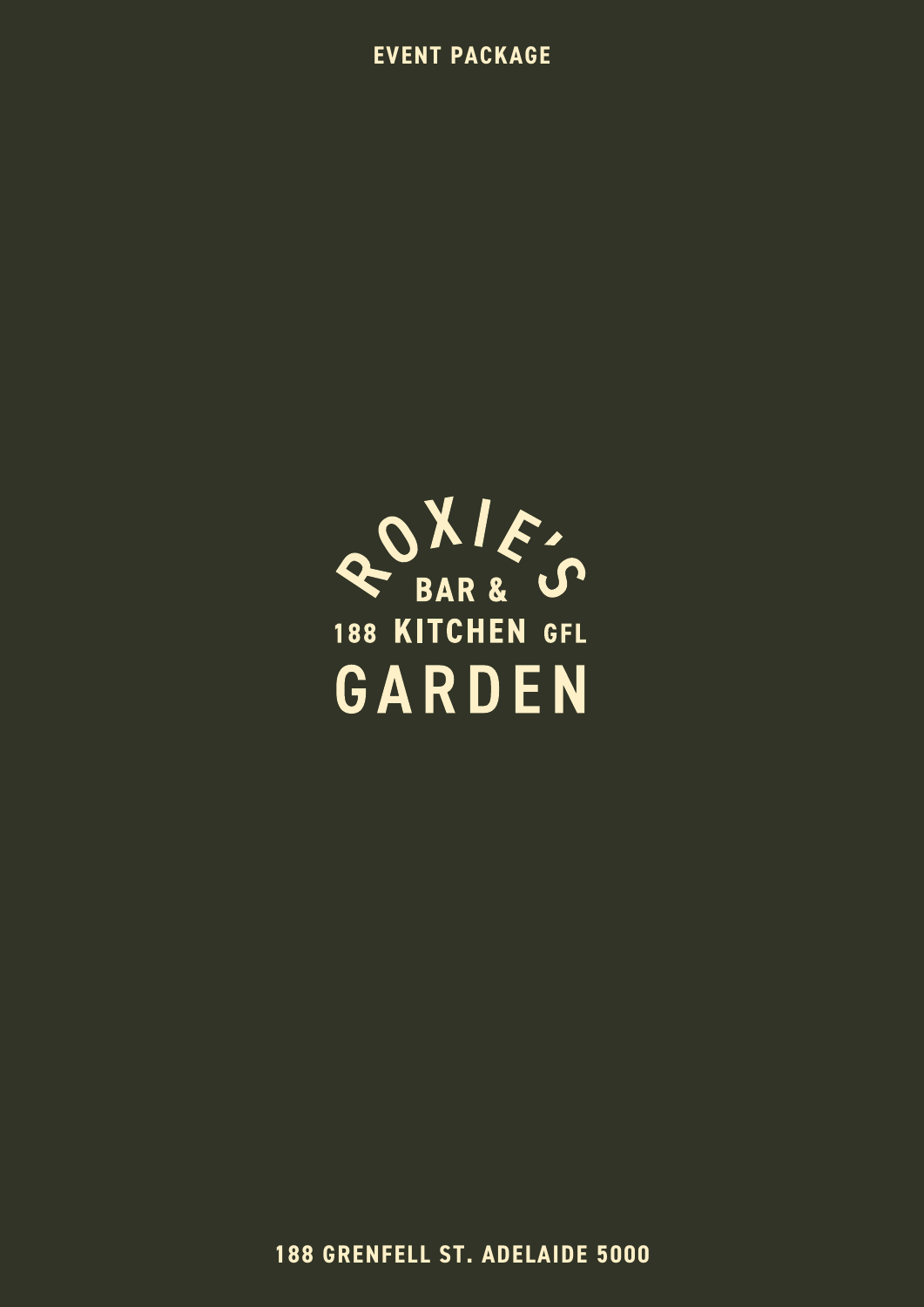the garden of whole hearts. placed in the heart of the adelaide cbd. a jungle awaits you. roxie's is a garden bar, eatery, coffee deli and events space which hosts casual dinners, evening drinks, corporate functions, large scale events & everything in between..

as part of the crown and anchor hotel complex encompassing roxies, chateau apollo, midnight spaghetti and the crown and anchor hotel, there is bound to be a suitable area for your event.

if you have a group of 15 or more people and are looking to hold your event at roxies, please direct your enquiry to our events manager to discuss your requirements.

> email us at helloroxies.com.au for all enquiries.

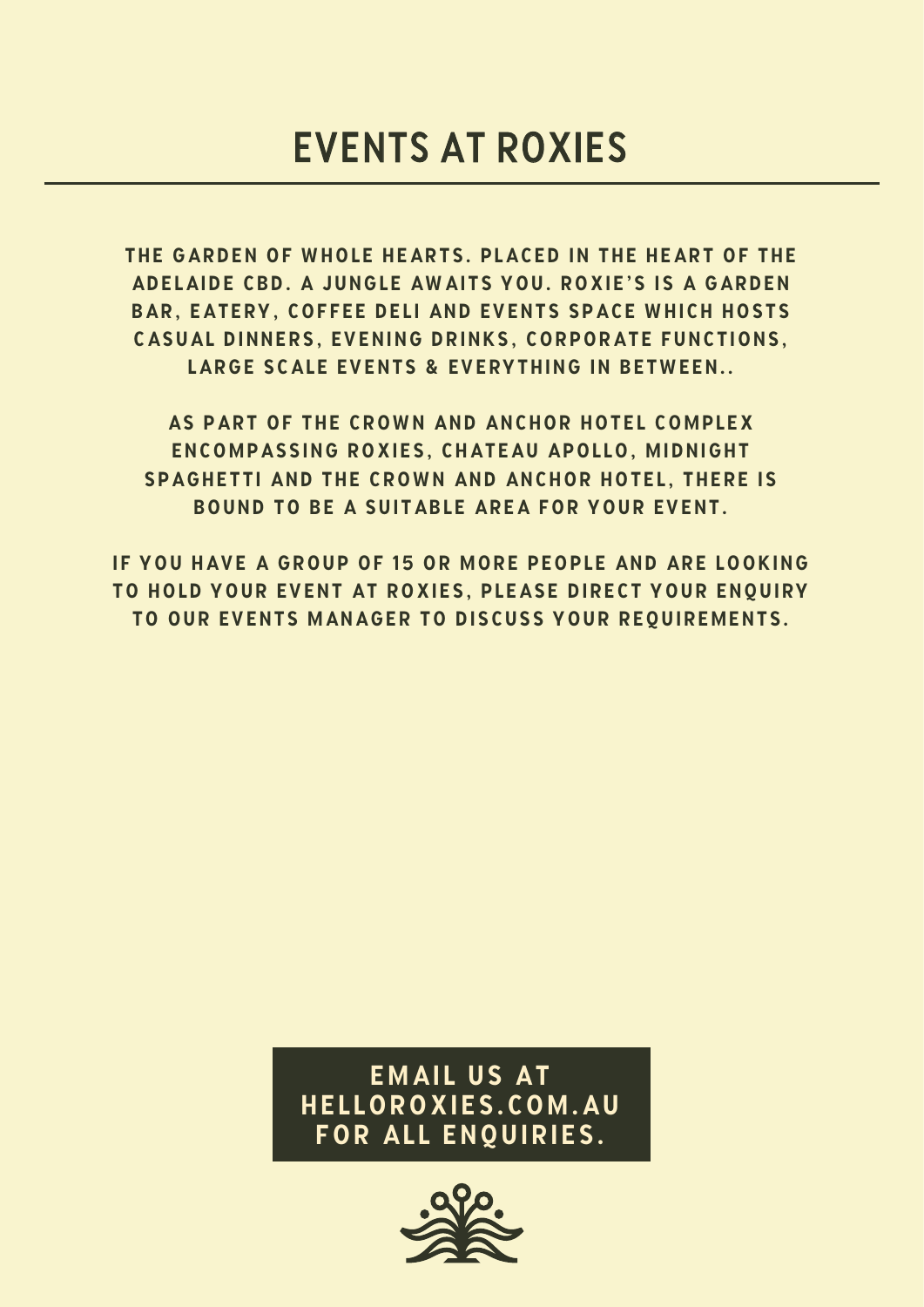# THE DETAILS

# ROOM HIRE

your event will be in a reserved, sectioned off area in our shared garden and therefore we do not charge a room hire fee.

# DEPOSIT

*\$500*

refundable up until 28 days prior to the event.

# MINIMUM SPEND | AREA ACCESS

our minimum spend is **\$**60 per person, inclusive of which is a **\$**10 per head minimum food spend

events outside of peak times may attract a lower minimum spend.

WE ALSO HAVE OPTIONS AVAILABLE for more casual events where no minimum spend is required.

access to area is guaranteed from 30 minutes prior to event commencement.

backdrops, decorations and other external items can be stored on site prior to event as required. our staff will assist with the setup of your event.

for events with a more complex set up, please enquire regarding access to area prior.

### AUDIO & VISUAL

guests booked into our hideaway and fireplace areas have access to tv's for presentation or slideshow requirements.

personalised music is not available in roxies garden.

# CAKEAGE

*\$2.50 PP*

OR WE CAN SUPPLY ALL REQUIRED utensils & you can serve your own cake free of charge.

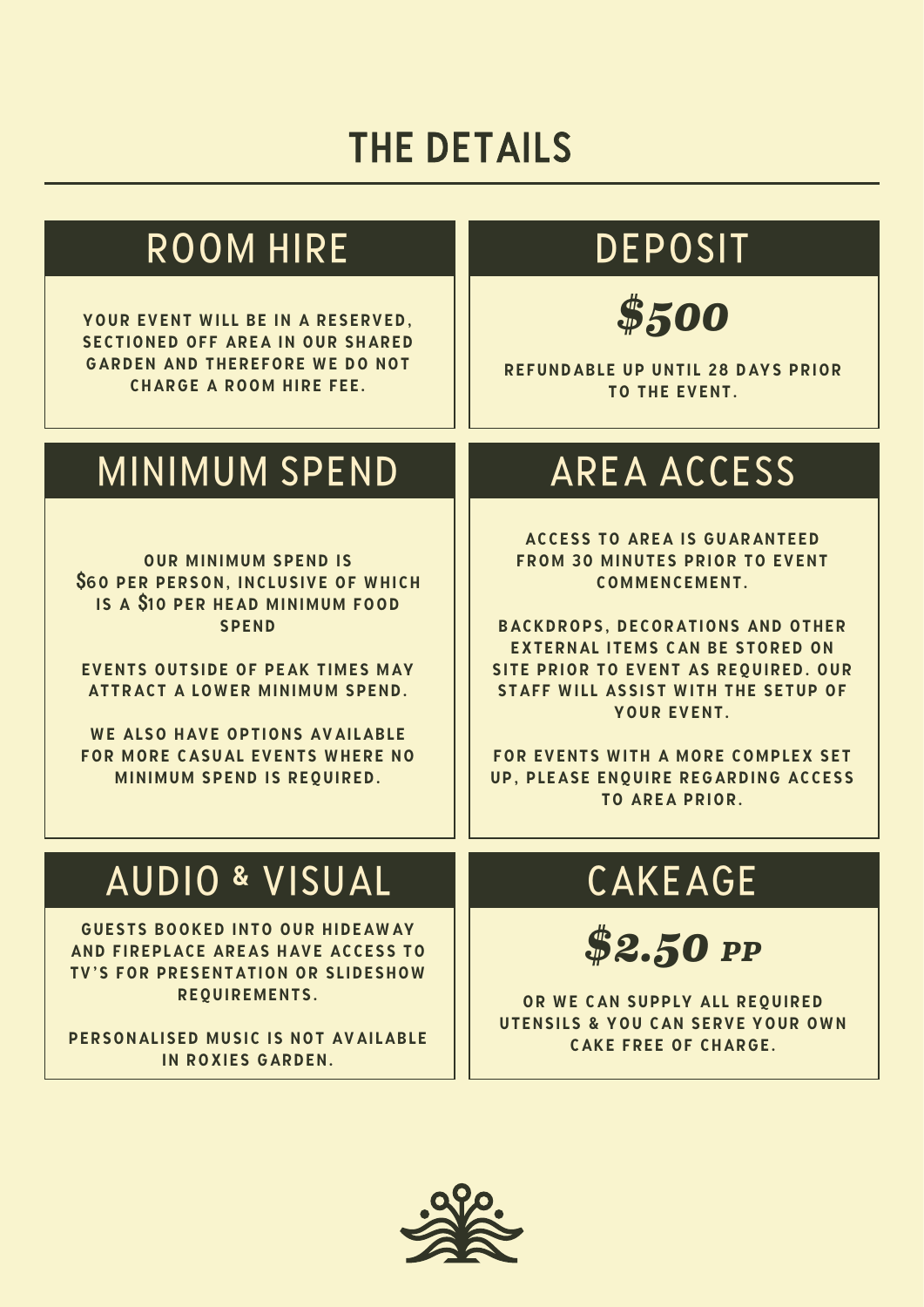# THE VENUE



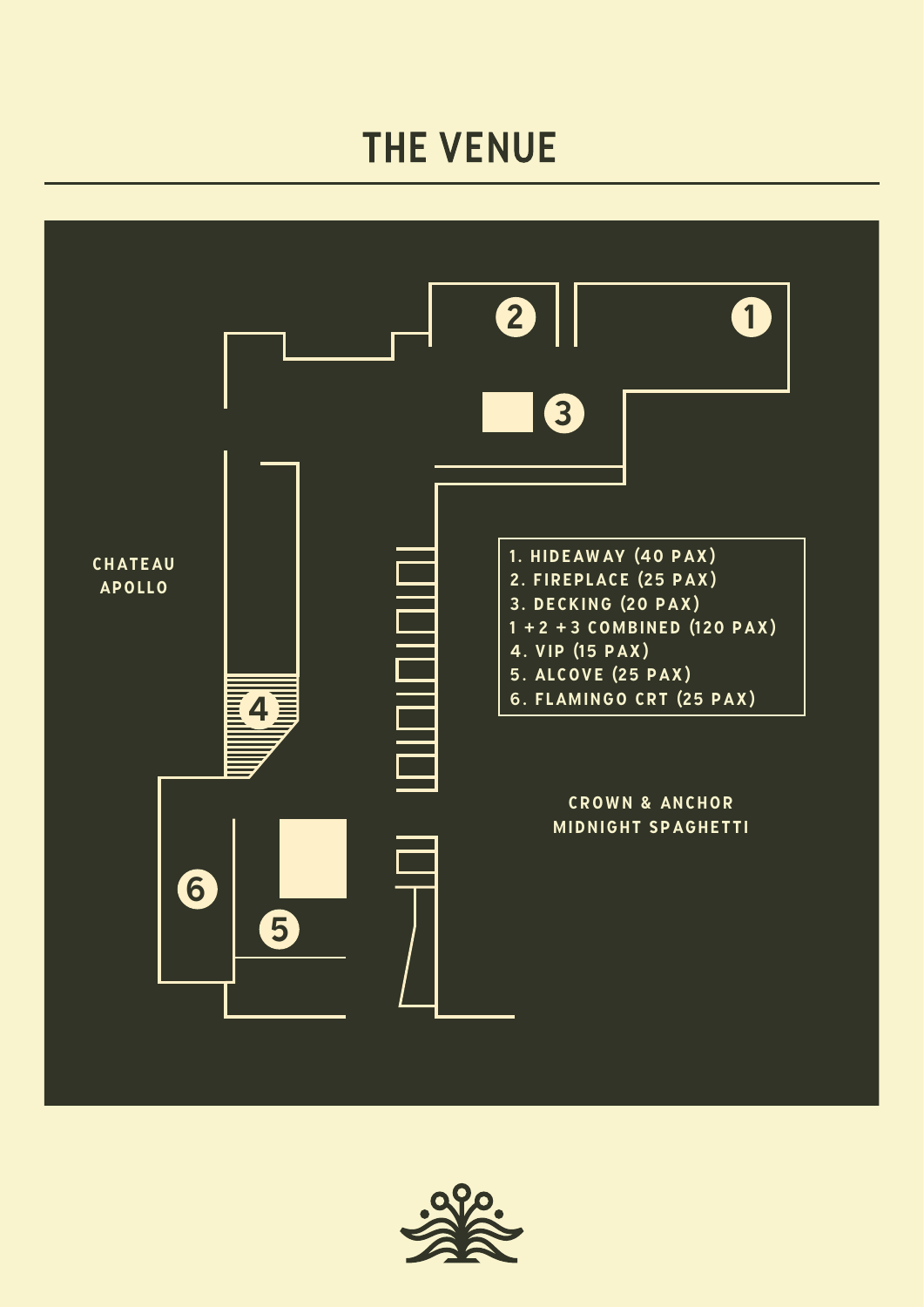# COCKTAIL FOOD

| 2 PIECES<br><i><b>\$10 pp</b></i>                                                                   | <b>3 PIECES</b><br>\$15~pp |                                                               | <b>4 PIECES</b><br>\$20~pp                         |                                                       | <b>5 PIECES</b><br>\$25~pp |                                             |                                            | <b>6 PIECES</b><br>\$30 pp |
|-----------------------------------------------------------------------------------------------------|----------------------------|---------------------------------------------------------------|----------------------------------------------------|-------------------------------------------------------|----------------------------|---------------------------------------------|--------------------------------------------|----------------------------|
| <b>CHOOSE FROM:</b>                                                                                 |                            |                                                               |                                                    | <b>SKEWERS</b>                                        |                            |                                             |                                            |                            |
| <b>CHICKEN TENDERLOINS</b><br><b>WITH PARSLEYAND GARLIC</b><br>CHIMICHURRI (GF)                     |                            | <b>LAMB KOFTA</b><br><b>WITH CUCUMBER</b><br>TZATZIKI (GF)    |                                                    |                                                       |                            | <b>MARINATED PRAWNS</b><br>AND CHORIZO (GF) |                                            |                            |
| <b>PASTRIES</b><br><b>CHOOSE FROM:</b>                                                              |                            |                                                               |                                                    |                                                       |                            |                                             |                                            |                            |
| <b>CAREME PUFF PASTRY SAUSAGE ROLL</b><br>WITH PORK, FENNEL & CHILLI                                |                            |                                                               | <b>ROAST PUMPKIN AND</b><br>VEGETABLE PASTIE (VGN) |                                                       |                            |                                             |                                            |                            |
| <b>SLIDERS</b><br><b>CHOOSE FROM:</b>                                                               |                            |                                                               |                                                    |                                                       |                            |                                             |                                            |                            |
| <b>ROASTED CHICKEN</b><br><b>BLACK GARLIC AIOLI,</b><br>FRIED SOYBEAN CAKE, SLAW,<br>RED ONION, COS |                            | <b>TEMPEH</b>                                                 | <b>CHIPOTLE MAYO</b>                               | <b>RUEBEN</b><br>SLOW COOKED BEEF, KRAUT,<br>PICKLE.  |                            |                                             |                                            |                            |
| CROSTINI<br><b>CHOOSE FROM:</b>                                                                     |                            |                                                               |                                                    |                                                       |                            |                                             |                                            |                            |
| TOMATO, BASIL,<br><b>BOCCONCINI</b><br>(v)                                                          |                            | PROSCIUTTO,<br>PEAR JAM,<br>GORGONZOLA                        |                                                    | <b>WHIPPED RICOTTA,</b><br>FIG HONEY, HAZELNUT<br>(v) |                            |                                             | SALMON,<br>HORSERADISH,<br><b>FENNEL</b>   |                            |
| PIZZATINI<br><b>CHOOSE FROM:</b>                                                                    |                            |                                                               |                                                    |                                                       |                            |                                             |                                            |                            |
| MUSHROOM, THYME,<br>MOZZARELLA (V)                                                                  |                            | <b>SALAMI, OLIVE</b><br><b>TAPENADE,</b><br><b>MOZZARELLA</b> |                                                    | LAMB, MINT,<br>PINE NUT,<br><b>POMEGRANATE</b>        |                            |                                             | <b>TOMATO, FIOR FI</b><br>LATTE, BASIL (V) |                            |
|                                                                                                     |                            | CONTINUED NEXT PAGE $\rightarrow$                             |                                                    |                                                       |                            |                                             |                                            |                            |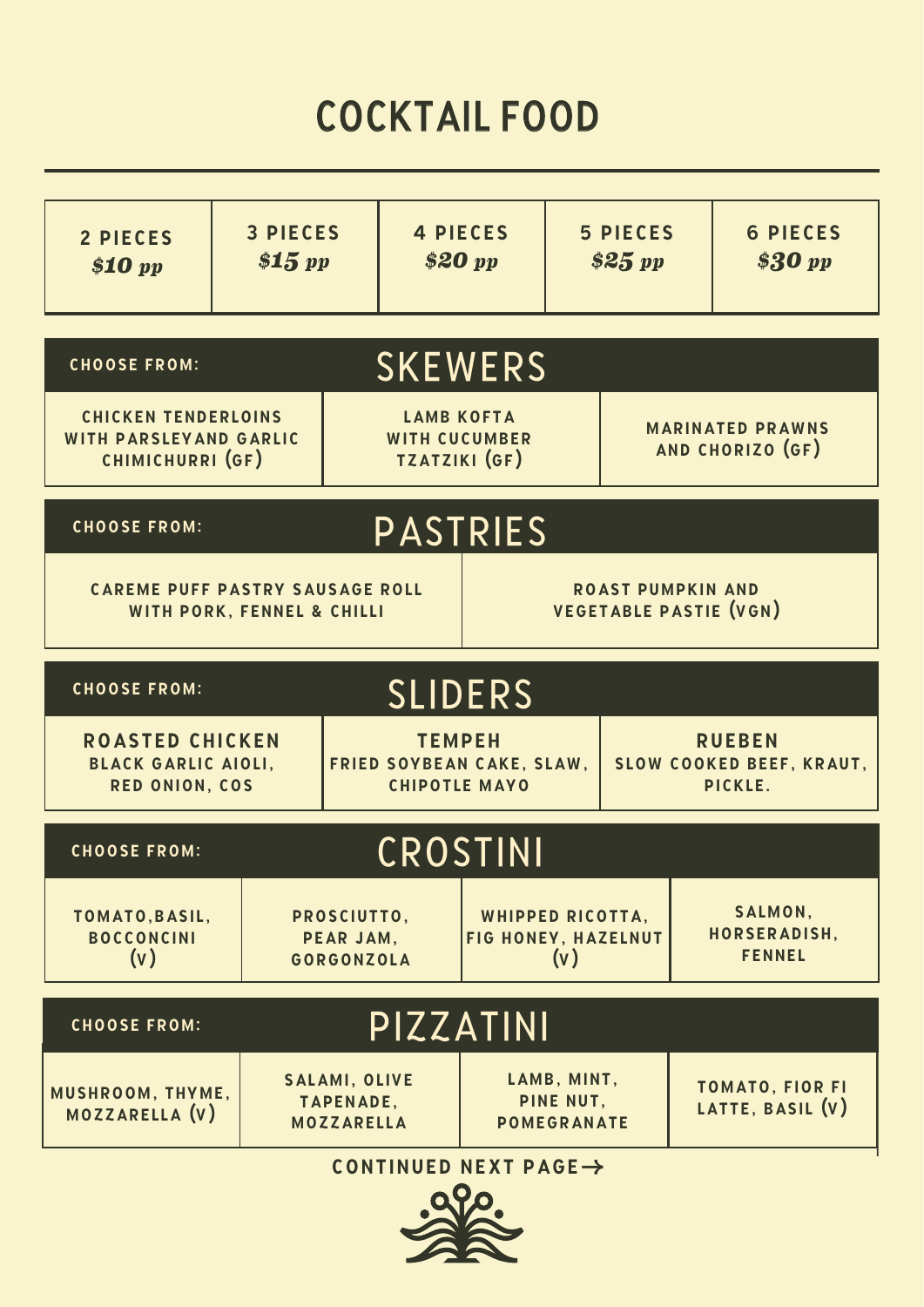# OTHER FOOD OPTIONS

choose from:

#### PIZZA ADDITION

6 x wood oven pizzas *\$100*

12 x wood oven pizzas *\$200*

our chef will select a range of our pizzas for you, or alternatively our menu is available on our website and you are welcome to choose your own selection

#### choose from: A LA CARTE MENU

for sit down events, you are welcome to preorder food off of our a la carte menu. our current menu offerings are available on our website.

in general, we recommend 3**—**5 pieces of cocktail food per person during meal service times.

please speak with our events manager for advice on selection amounts.

when dietary requirements are provided, the chef will accommodate by adjusting menu selections accordingly.

wait staff will offer your food selections to your guests, before placing on a table for guests to graze on as required.

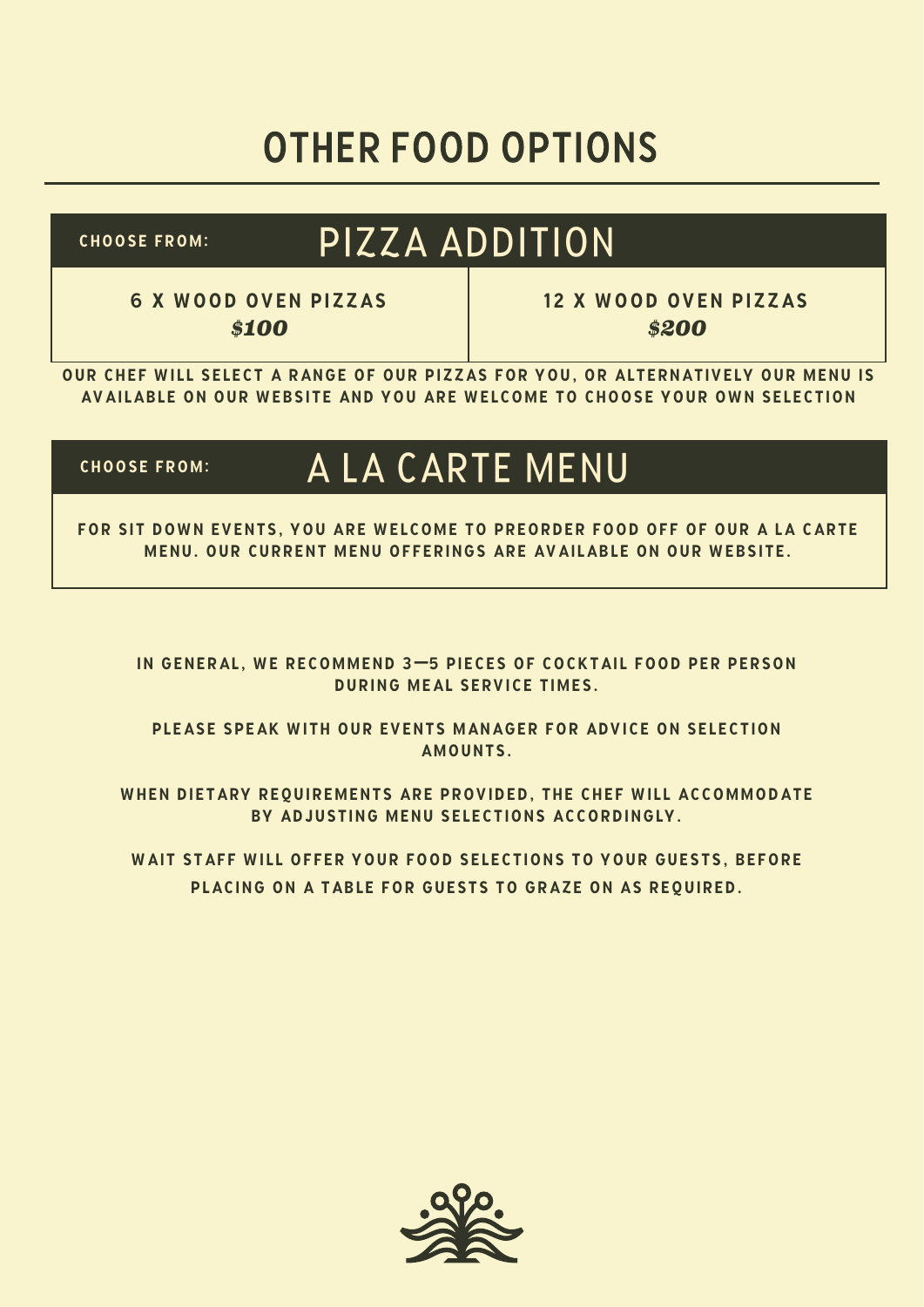#### DRINKS

#### DRINKS TAB ON CONSUMPTION

client determines the beverage selections available to guests and any tab limits. drinks list changes frequently and can be viewed on our website.

#### PACKAGE OPTION 2 PACKAGE OPTION 1 2 hours *\$30 pp* tap beer & cider, wine by the glass, non alc. 3 hours *\$45 pp* 4 hours *\$60 pp*

house spirits, tap beer & cider, wine by the glass, non alc.

2 hours *\$45 pp*

3 hours *\$65 pp*

4 hours *\$85 pp*

| PACKAGE OPTION 3   |                           |                           |  |  |  |  |
|--------------------|---------------------------|---------------------------|--|--|--|--|
|                    | <b>NON ALCOHOLIC</b>      |                           |  |  |  |  |
| 2 HOURS<br>\$15~pp | <b>3 HOURS</b><br>\$20~pp | <b>4 HOURS</b><br>\$25~pp |  |  |  |  |

guests on drinks packages will be served adhering to responsible SERVICE OF ALCOHOL REQUIREMENTS.

2 drinks per person per order will be enforced as required.

no refunds will be given to those who are refused service during the EVENT.

all guests must be on the same duration of package, although exceptions can be made to add a non alcoholic package as required.